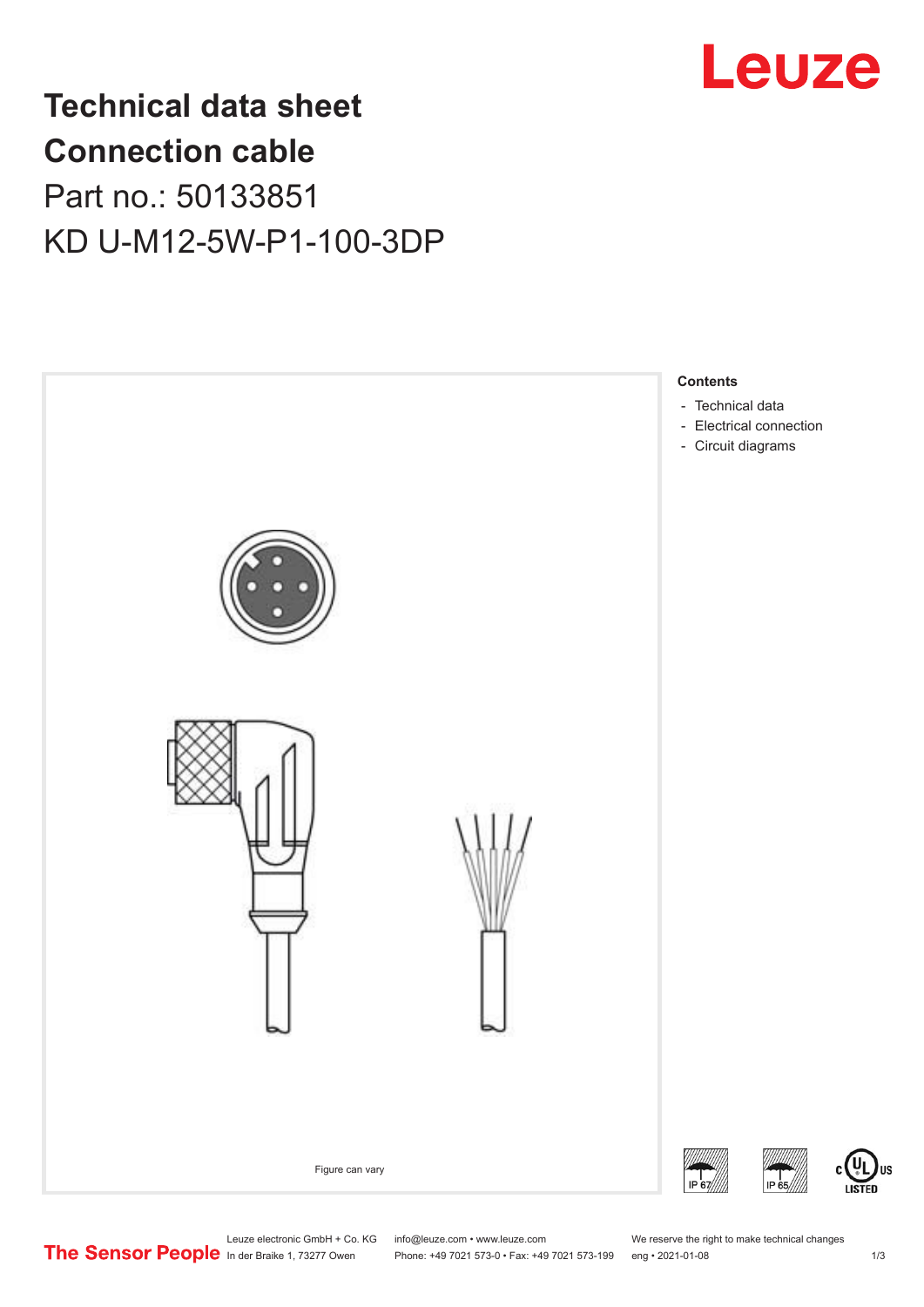# <span id="page-1-0"></span>**Technical data**

#### **Electrical data**

**Performance data Operating voltage** 24 V DC ±25%

#### **Connection**

| <b>Connection 1</b>               |                                                                                                                                                                                                                                |
|-----------------------------------|--------------------------------------------------------------------------------------------------------------------------------------------------------------------------------------------------------------------------------|
| Type of connection                | Connector                                                                                                                                                                                                                      |
| <b>Thread size</b>                | M12                                                                                                                                                                                                                            |
| <b>Type</b>                       | Female                                                                                                                                                                                                                         |
| Handle body material              | <b>PUR</b>                                                                                                                                                                                                                     |
| No. of pins                       | $5$ -pin                                                                                                                                                                                                                       |
| Encoding                          | A-coded                                                                                                                                                                                                                        |
| Version                           | Angled                                                                                                                                                                                                                         |
| <b>Connector, LED</b>             | Yes                                                                                                                                                                                                                            |
| Lock                              | Screw fitting, nickel-plated diecast zinc,<br>recommended torque 0.6 Nm, self-<br>locking                                                                                                                                      |
| <b>Connection 2</b>               |                                                                                                                                                                                                                                |
| <b>Type of connection</b>         | Open end                                                                                                                                                                                                                       |
| <b>Cable properties</b>           |                                                                                                                                                                                                                                |
| <b>Number of conductors</b>       | 5 Piece(s)                                                                                                                                                                                                                     |
| Wire cross section                | $0.34$ mm <sup>2</sup>                                                                                                                                                                                                         |
| <b>AWG</b>                        | 22                                                                                                                                                                                                                             |
| Sheathing color                   | <b>Black</b>                                                                                                                                                                                                                   |
| <b>Shielded</b>                   | N <sub>o</sub>                                                                                                                                                                                                                 |
| Silicone-free                     | Yes                                                                                                                                                                                                                            |
| Cable design                      | Connection cable (open on one end)                                                                                                                                                                                             |
| Cable diameter (external)         | 5 <sub>mm</sub>                                                                                                                                                                                                                |
| Cable length                      | 10,000 mm                                                                                                                                                                                                                      |
| <b>Sheathing material</b>         | <b>PUR</b>                                                                                                                                                                                                                     |
| Wire insulation                   | PP                                                                                                                                                                                                                             |
| <b>Traverse rate</b>              | Max. 3.3 m/s with horiz. traverse path of<br>5m and and max, acceleration of 5m/s <sup>2</sup>                                                                                                                                 |
| Suitability for drag chains       | Yes                                                                                                                                                                                                                            |
| Properties of the outer sheathing | Free of CFC, cadmium, silicone, halogen<br>and lead, matt, low-adhesion, abrasion-<br>resistant, easily machine-processable                                                                                                    |
| Resistance of the outer sheathing | Hydrolysis and microbe resistant, good<br>oil, gasoline and chemical resistance in<br>accordance with VDE 0472 part 803 test<br>B, flame retardant in accordance with UL<br>1581 VW1 / CSA FT1 / IEC 60332-1,<br>IEC 60332-2-2 |
| <b>Torsion suitability</b>        | $\pm 180^\circ$ / m (max. 2 mio. cycles with 35<br>cycles / min)                                                                                                                                                               |

# Leuze

### **Mechanical data**

| <b>Width across flats</b>                                       | $13 \text{ mm}$          |
|-----------------------------------------------------------------|--------------------------|
| <b>Bending cycles</b>                                           | 5,000,000 Piece(s)       |
| Bending radius, flexible laying, min.                           | Min. 10 x cable diameter |
| Bending radius, stationary laying, min. Min. 5 x cable diameter |                          |
| <b>Operation and display</b>                                    |                          |
| <b>Number of LEDs</b>                                           | 3 Piece(s)               |
| <b>Environmental data</b>                                       |                          |
| Ambient temperature, operation,<br>flexible use                 | $-2580 °C$               |
| Ambient temperature, operation,<br>stationary use               | $-4080 °C$               |
| <b>Certifications</b>                                           |                          |
| Degree of protection                                            | IP 65                    |
|                                                                 | IP 67                    |
| <b>Certifications</b>                                           | c UL US                  |
| UL file number                                                  | E366145                  |
| <b>Classification</b>                                           |                          |
| <b>Customs tariff number</b>                                    | 85444290                 |
| eCl@ss 5.1.4                                                    | 27279201                 |
| eCl@ss 8.0                                                      | 27279218                 |
| eCl@ss 9.0                                                      | 27060311                 |
| eCl@ss 10.0                                                     | 27060311                 |
| eCl@ss 11.0                                                     | 27060311                 |
| <b>ETIM 5.0</b>                                                 | EC001855                 |
| <b>ETIM 6.0</b>                                                 | EC001855                 |
| <b>ETIM 7.0</b>                                                 | EC001855                 |

# **Electrical connection**

# **Connection 1**

| Type of connection   | Connector       |
|----------------------|-----------------|
| <b>Thread size</b>   | M <sub>12</sub> |
| <b>Type</b>          | Female          |
| Handle body material | <b>PUR</b>      |